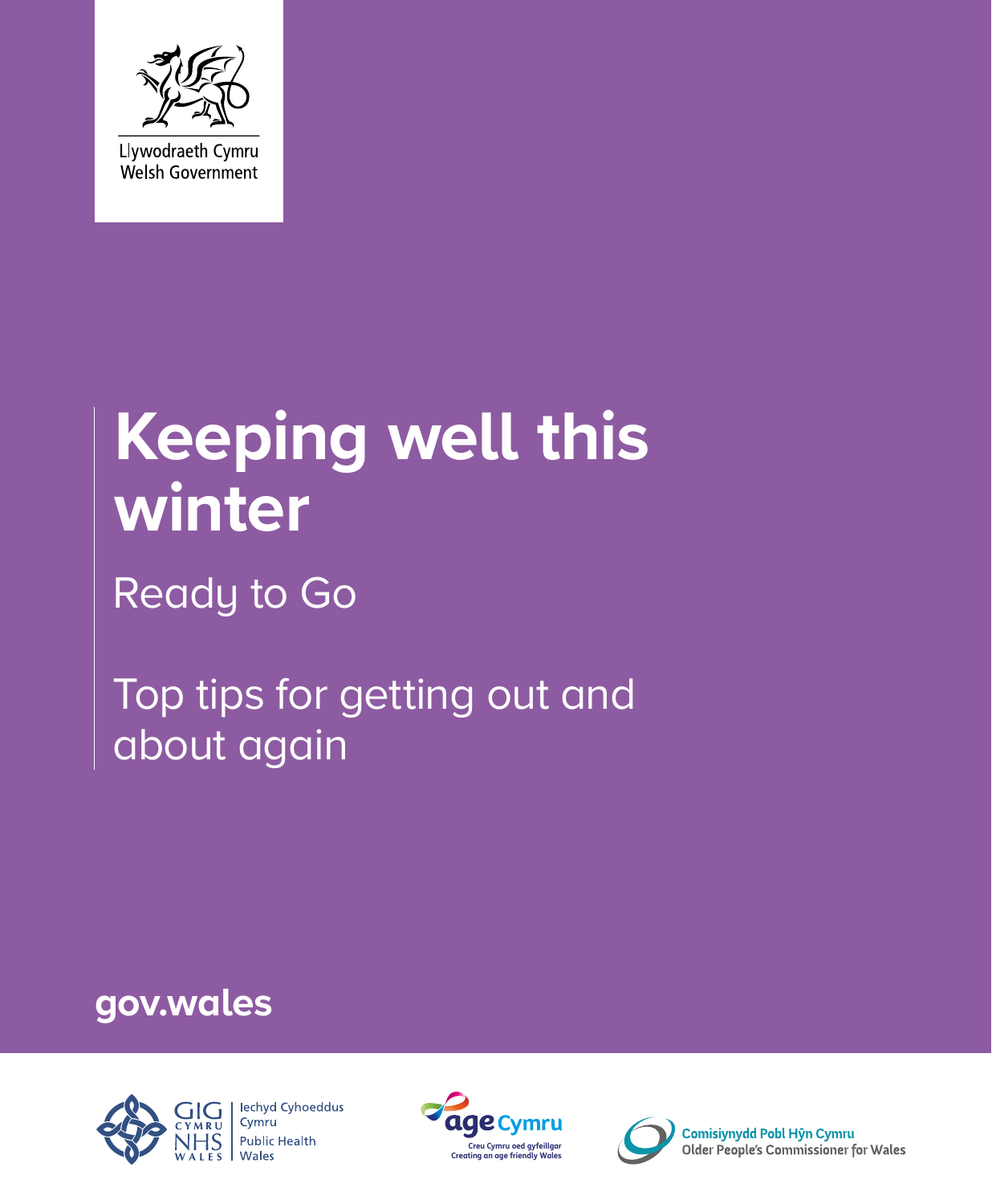## **Contents**

- Helpful Contacts **1**
- Ready to Go **2**
- Be Prepared **2**
- Keeping well this Winter **5**
- Top tips **8**

Mae'r ddogfen yma hefyd ar gael yn Gymraeg. This document is also available in Welsh.

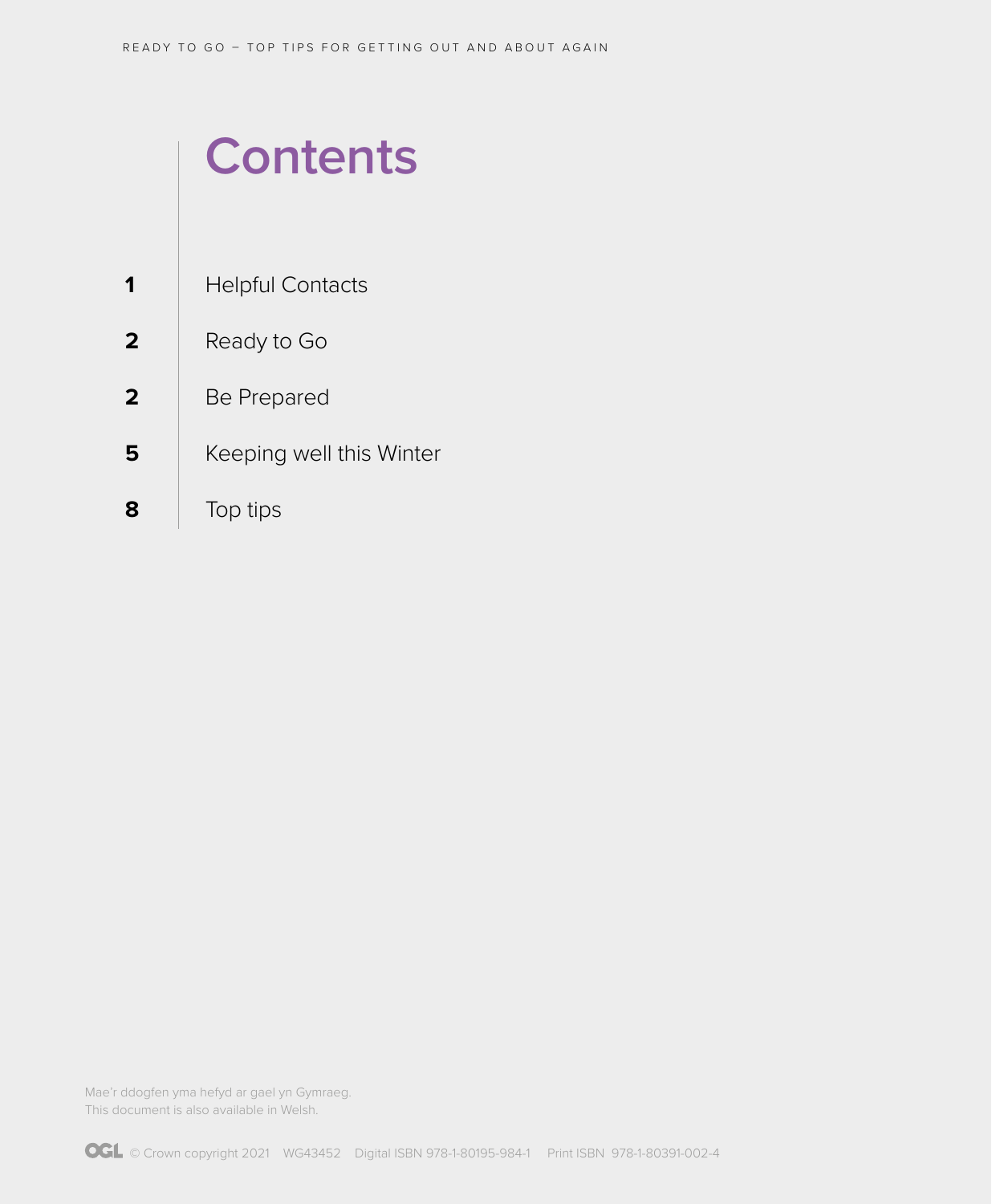## **Helpful Contacts**

**Below you'll find contact information for organisations that can provide you with help if you need it, or put you in touch with services and support available in your area.**

**Age Cymru Advice Line** 0300 303 4498

**Age Connects Wales** 029 2068 3600

**Alzheimer's Society** 0333 150 3456

**BAME Helpline** 0300 222 5720

**British Red Cross** 0808 196 3651

**CALL Mental Health Helpline** 0800 132 737

**CALL Dementia Helpline** 0808 808 2235

**Care and Repair Cymru** 0300 111 3333

**Carers Trust** 0300 772 9702

**Carers Wales** 0808 808 7777

**Cruse Bereavement Care** 0808 808 1677

**Hourglass Cymru (formerly Action on Elder Abuse)** 0808 808 8141

**Older People's Commissioner for Wales** 03442 640 670

**RNIB Cymru Helpline** 0303 123 9999

**Stroke Association** 0303 3033 100

**Versus Arthritis** 0800 5200 520

**Why not keep these numbers somewhere handy – on the fridge or by the phone – just in case you need them this winter?**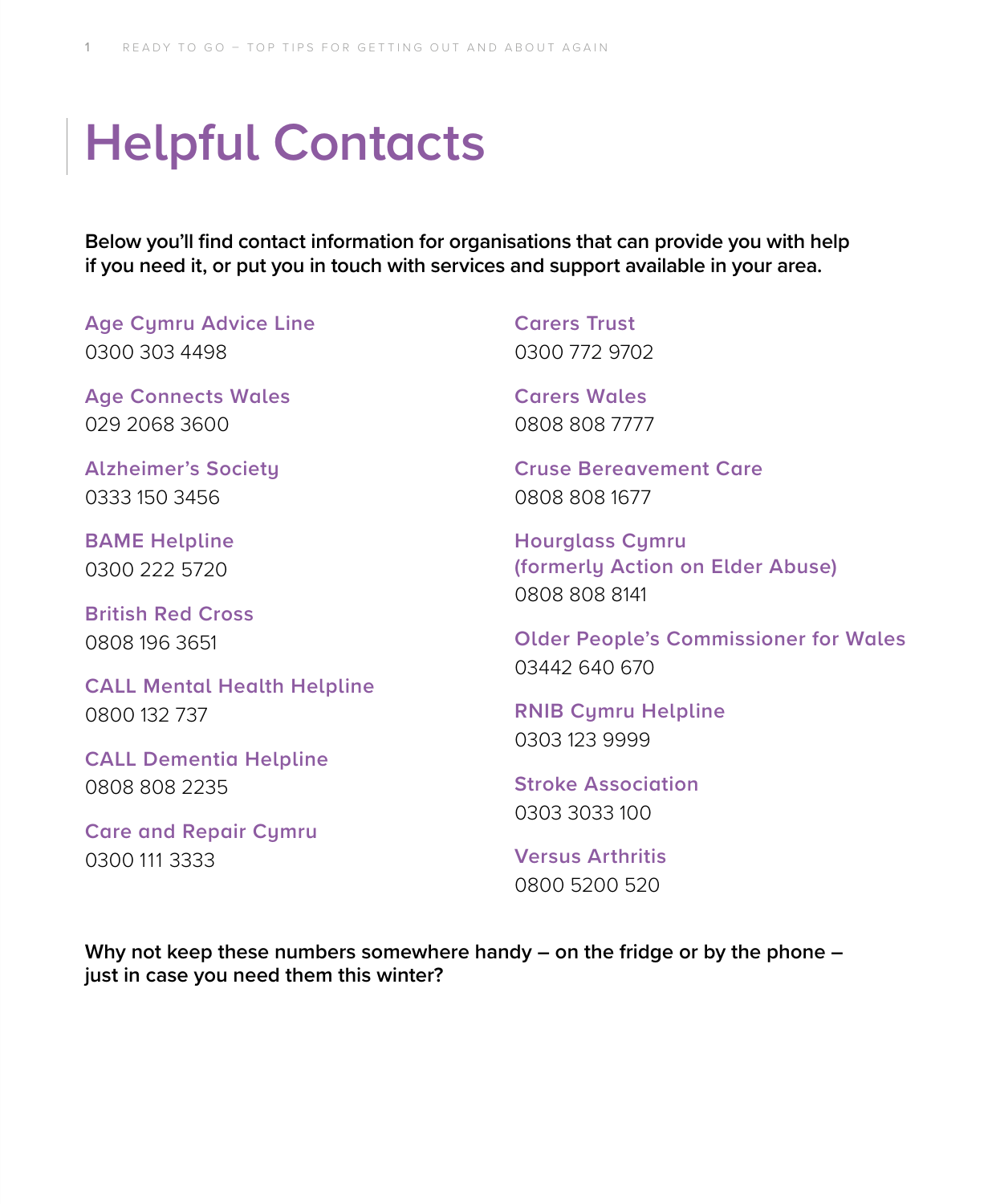## **Ready to Go**

**Before the pandemic, getting out and about into our communities – to visit the shops or meet up with friends, for example – would have been something that many of us didn't really think about.** 

With all that's happened since last year, doing things like this might seem more difficult now, and we know that lots of people are feeling a bit anxious about getting out and about again.

But doing these kinds of things is really important for our health and well-being, helping us to feel better both physically and mentally.

So we've pulled together some practical tips that will help you to feel more prepared and confident about getting out and about again so you can do the things you enjoy, the things that matter to you.

We've also included some tips that will help you to keep well through the winter months, as well as details of who you can contact if you need a little help or support.

So please take a look to make sure you're Ready to Go.

## **Be Prepared**

**A little bit of planning and preparation can make all the difference and help to make you feel more confident to get out and about again, particularly if you haven't been out for a while or you're feeling a bit anxious.** 

Below you'll find a few simple steps you can take and some things to think about that will help to ensure you're Ready to Go.

#### **The route to success**

#### **It's important to think about how you'll get where you need to go, particularly if you don't have access to a car.**

If you're walking somewhere, think about the route you'll take and the distance involved – a walk you previously found easy may be more difficult if you haven't been as active during the pandemic.

If you are using public transport, make sure to check timetables as many services have changed due to the pandemic. You may also want to think about the times you travel if you are concerned about using services that might be particularly busy.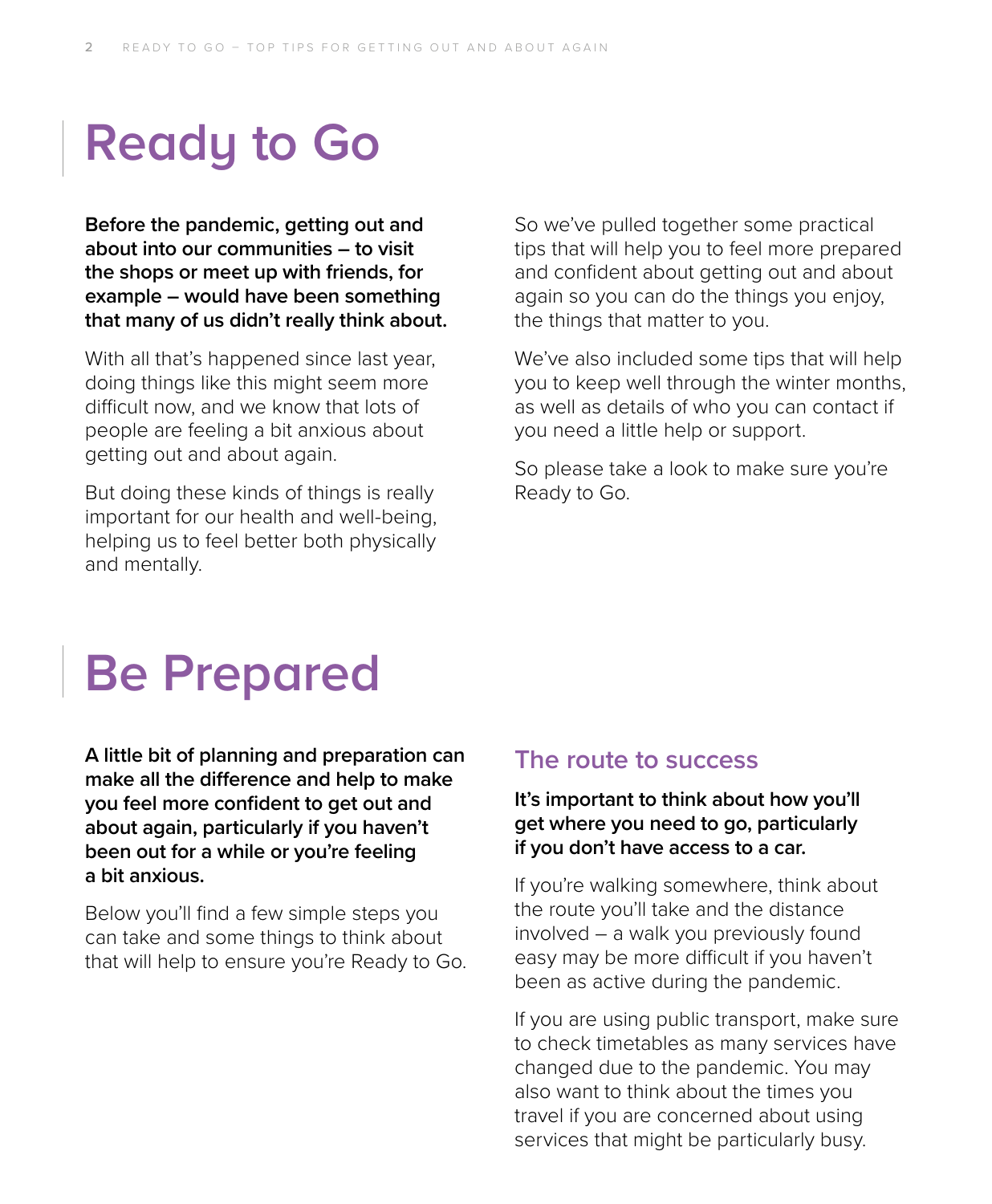## **I only came in for bread and milk**

**We've all come back from the shops with more than we planned to buy at some point, but it's important you don't try and carry too much, particularly if you're on foot or using public transport.** 

You may want to try filling a carrier bag or two at home to give you a sense of what you would be comfortable carrying – and bear in mind how long you may need to carry it for. Using a backpack or shopping trolley might also be helpful.

You should also think about the kind of shop you want to visit and what will best suit your needs. Larger stores provide more space for social distancing, for example, but you'll need to cover more distance inside the store compared to smaller local shops.

## **Taking a stand**

**If there are limits on the number of people allowed in a shop, café or other business at one time, you may need to stand outside and queue for a while.** 

We rarely spend time standing in one spot for any length of time while we're at home and when we do – such as when we do the dishes – we may use the sink or countertop for support, sometimes without even realising it.

So think about how comfortable you would be standing without support, as this could be important if you need to stand / queue outside.

## **Dress for the occasion**

**Think about the clothing you'll wear when you go out to keep you warm and dry. We all know how quickly the weather in Wales can change!** 

Try different options and layers at home to give you an idea of what you'll find comfortable and get a sense of any extra weight your clothing might add, such as a heavy winter coat.

You should also think about the shoes you'll wear when you go out. Many of us are used to wearing lighter footwear around the house, and your outdoor shoes might be heavier or grip differently compared to what you've been used to.

Try on any footwear you're planning to wear, to make sure it's comfortable, provides sufficient grip and won't cause you to trip or fall.

## **Bumps in the road**

**It's important to remember that pavements and other outdoor surfaces can be uneven or slippery in bad weather, which can increase the risk of trips and falls.** 

It could be helpful to go walking outside of your home for short periods each day, gradually increasing the distance, to build up your confidence as well as your stamina.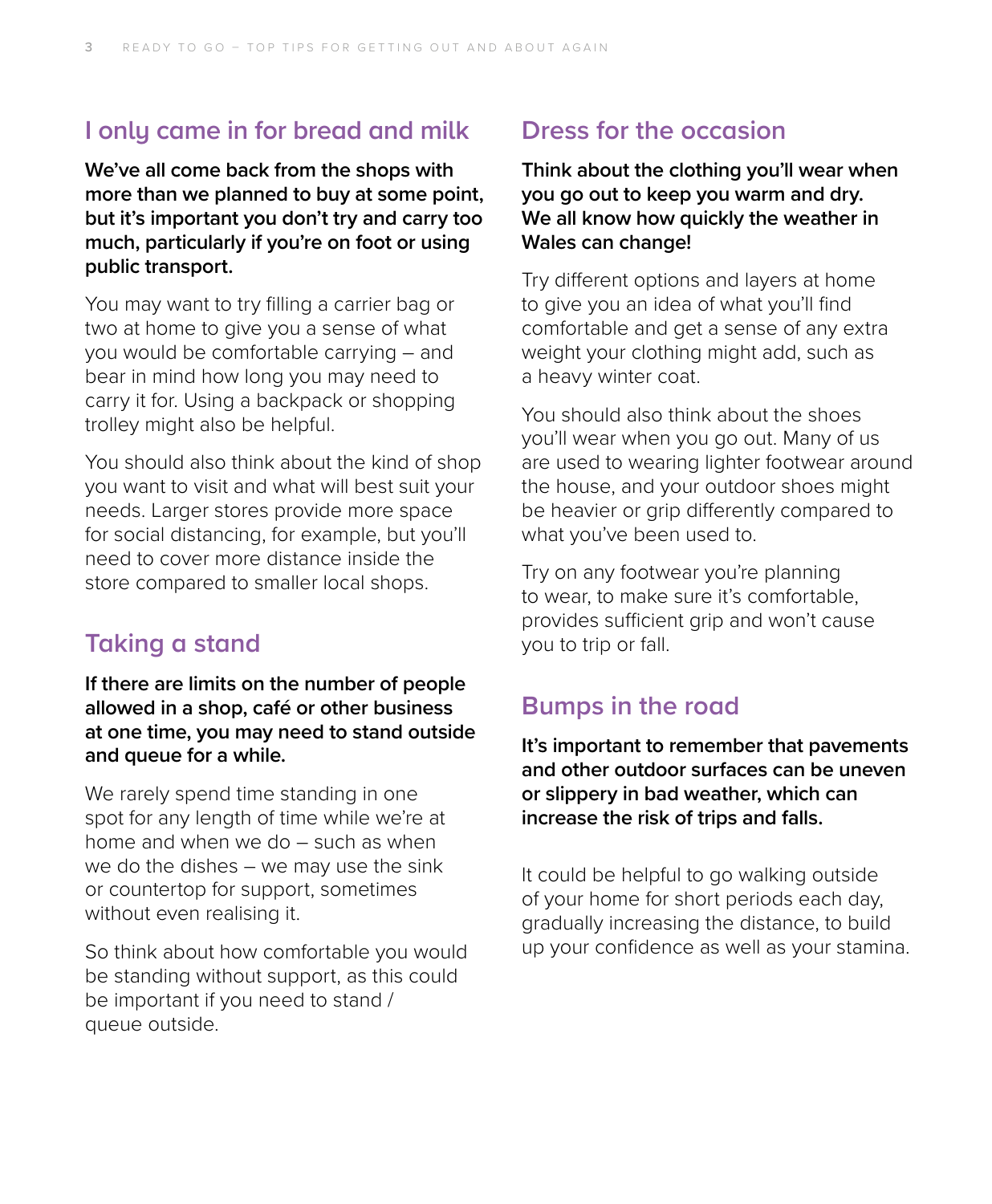## **Ready to Go Checklist**

**Before you head out, it will be helpful to check the latest rules / restrictions that might be in place, and let someone know you'll be popping out if you can.** 

Things to take with you:

- hand sanitiser
- face coverings (if these are required or you choose to wear one)
- your mobile phone (if you have one)
- shopping bags
- any glasses, hearing aids or mobility aids you might need while you're out.

## **A little bit of help can make all the difference**

**We all need a little bit of help sometimes, although it's sometimes difficult to ask for it.** 

**But please remember that going out with your family or friends, or a local volunteer, so they can give you a bit of help if you need it, could make a big difference and help you feel more confident as you start getting out and about more.** 

**There's also lots going on in communities throughout Wales to make sure people can get help if they need it. You can contact Age Cymru's advice line to find out what's available in your area or if you're online, you can visit Dewis Cymru – [www.dewis.wales/](https://www.dewis.wales/)**

Age Cymru Advice Line: **0300 303 44 98**.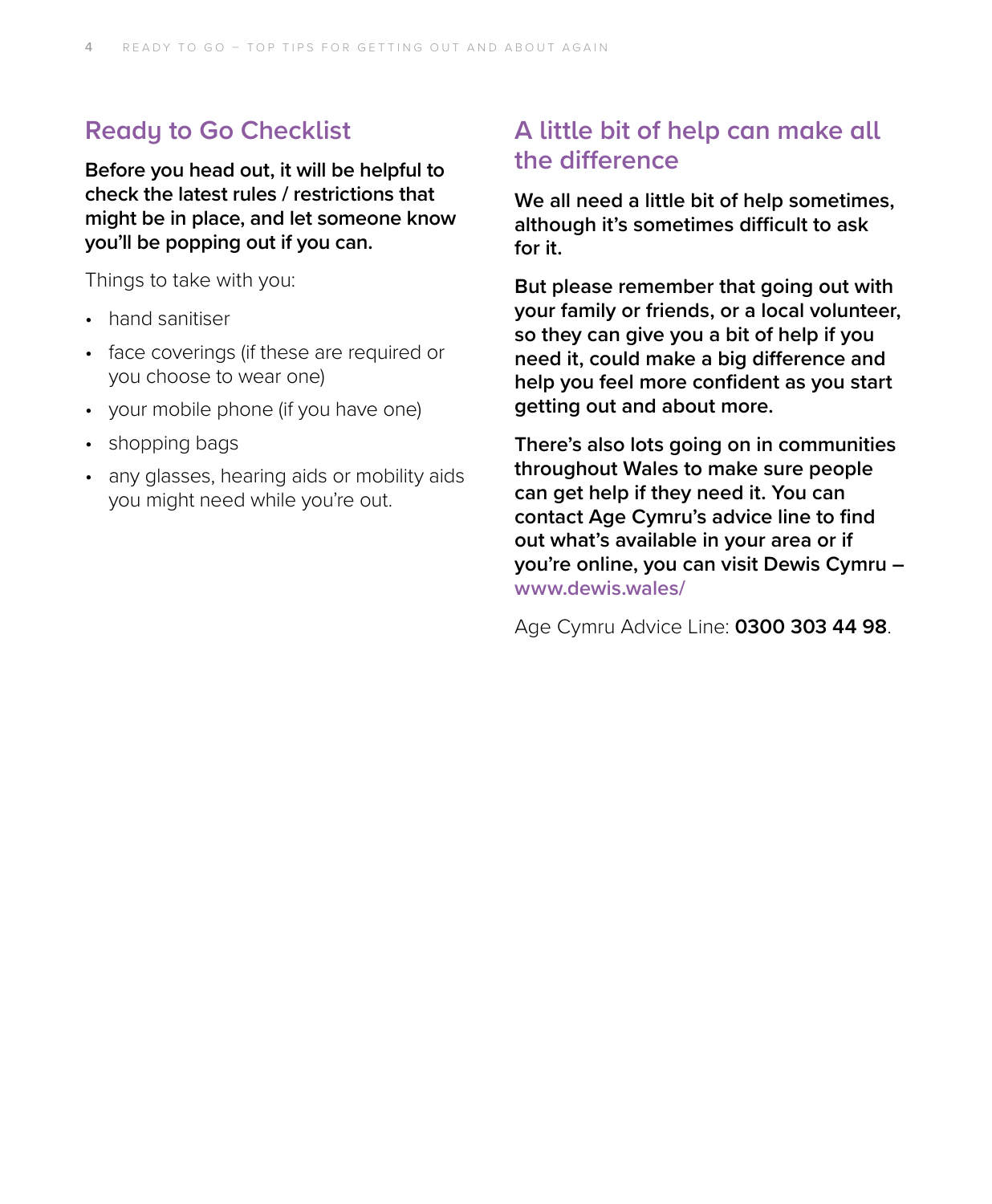## **Keeping well this Winter**

**As we get older, the cold weather can have more of an impact on our health and wellbeing, and we may find it more difficult to fight off winter bugs or illnesses.** 

But there are lots of simple things we can all do to help us keep warm and well during the winter.

## **Keep moving**

**Just a little bit of activity can help you to keep your strength and mobility, and you can build all kinds of simple exercises into your daily routine to help keep you moving.** 

**Age Cymru** has lots of advice and tips about the ways you can stay active, so why not give them a call on **0300 303 44 98** and find what will work for you?

## **Eat well**

**Preparing meals and making sure we eat a healthy, varied diet can sometimes be difficult, but it's really important that we eat well, particularly during the winter months.** 

Planning your meals for the week can make it easier to have a bit more routine and can also help to reduce food waste.

#### **Keep your home warm**

**It's important to try to heat your home to a steady and comfortable temperature throughout the day.** 

If you're struggling with the cost of heating your home, help might be available from your energy supplier through the Warm Home Discount Scheme.

The Welsh Government's **Nest scheme** may be able to provide you with support to make your home more energy efficient, which can help to reduce your energy bills. Call now on **0808 808 2244**.

**Care and Repair Cymru** may also be able to make adaptations to your home to help keep you warm, safe and well. Call **0300 111 3333** to find out more.

## **Wrap yourself up**

**Layering our clothing is the best way we can keep warm if we're heading out this winter, and don't forget your hat and gloves – even if you don't need them immediately.** 

Our choice of footwear can be important too – make sure your shoes are waterproof and provide proper grip, particularly in poor weather.

For more information about keeping well this winter, contact **Age Cymru's** advice line on **0300 303 44 98** or visit the Public Health Wales website: **www.[phw.nhs.wales/](https://phw.nhs.wales/)**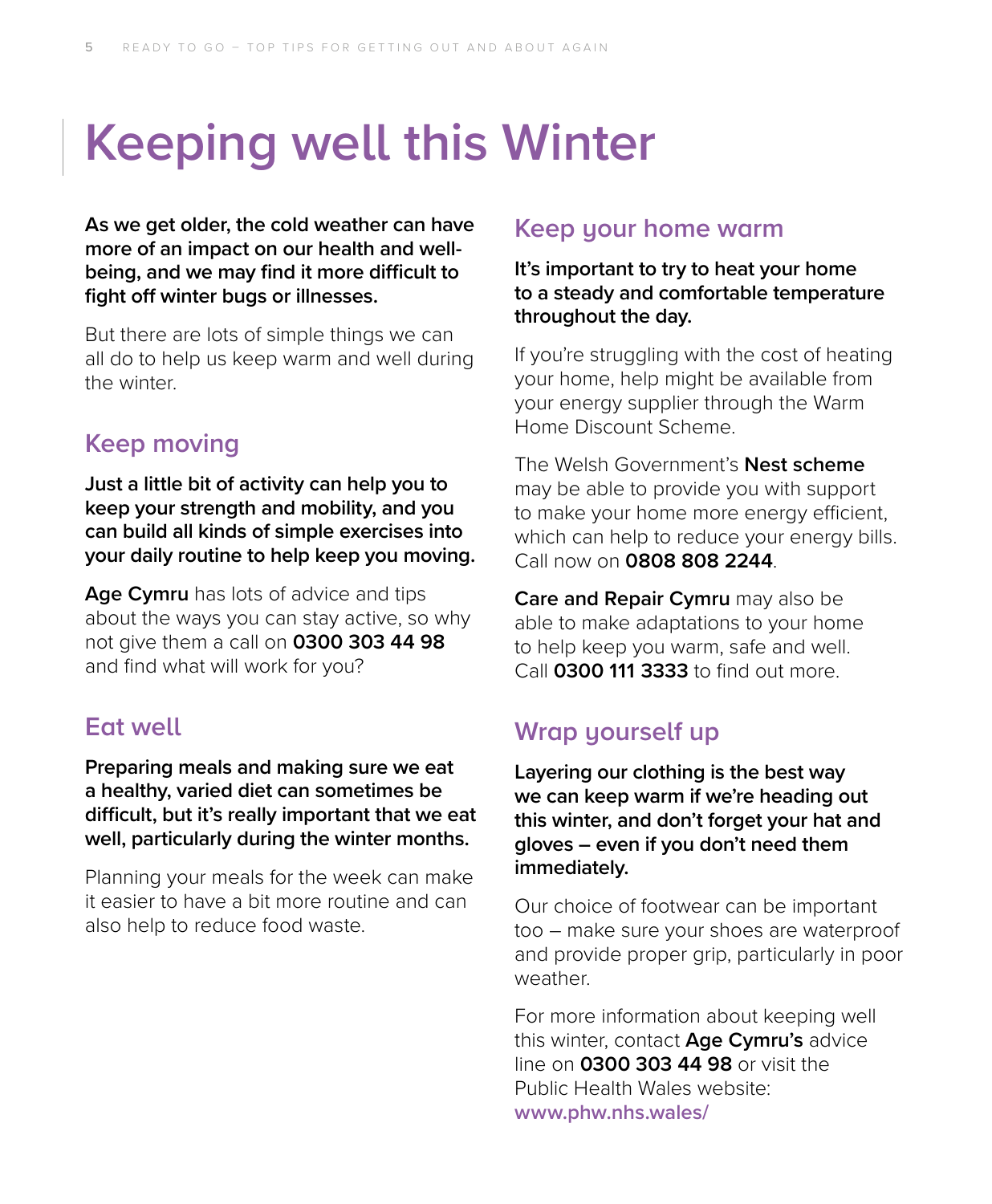## **COVID Vaccination Booster**

**A COVID vaccination booster will help to ensure the protection you have from your first and second doses is maintained ahead of the winter, and help to protect you against new variants.** 

All over 50s, frontline health and social care workers and people with underlying health conditions (people in priority groups one to nine) will be offered a booster dose of the COVID-19 vaccine. You will receive an invitation when it's your turn.



#### Mae Brechu yn achub bywydau **Vaccination saves lives**

## **Mental health: It's OK not to be OK**

**Even though we don't often talk about it, many of us will have found that our mental health has been affected by the pandemic and everything that's happened since last year.** 

If you're concerned about how you are feeling, or feel like you are struggling with your mental health, **CALL Mental Health Listening Line** provides a confidential mental health listening and emotional support line which is open 24/7.

CALL can also signpost you to support in your communities and a range of online information.

Call **0800 132 737, text "help" to 81066** or visit **[callhelpline.org.uk](http://callhelpline.org.uk)**.

## **Get your flu jab**

**Flu can make us seriously unwell, particularly as we get older, and the best way we can protect ourselves is by getting a flu jab.** 

Everyone aged 50 and over is entitled to a free flu jab from their GP or pharmacist this year, so make sure you book your appointment now.

## **Think CALM**

Using CALM may help you to take care of your feelings, your body, your thoughts and what you are doing.

**Calming Activities** – relaxation, seeking reassurance and mindfulness practices.

**Attending to basic needs** – thinking carefully about your sleep, exercise, nutrition.

**Learning to re-think** – avoiding rumours, limiting media coverage, thinking in the here and now.

**Making yourself feel good** – doing things that bring you joy and take your mind off your worries.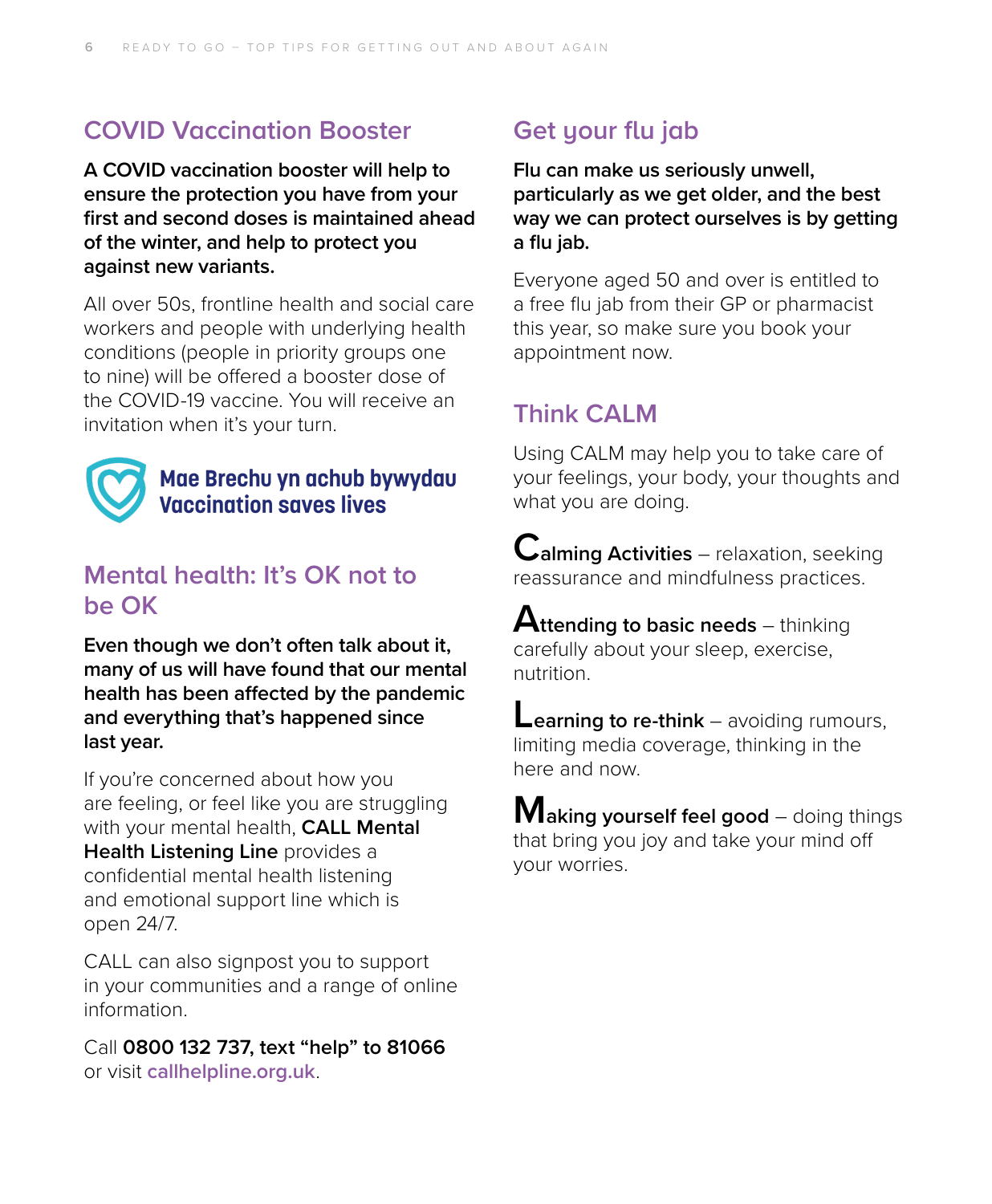### **Stay connected**

**Keeping in touch with the people we care about can make a big difference to how we feel, whether meeting up in person, or catching up on the phone.**

Lots of people have also been doing video calls during the pandemic, and there's lots of help available to get you online if this is something you'd like to try. You can find out more about what's available in your area by calling **Digital Communities Wales** on **0300 111 5050**.

If you're feeling a bit lonely and would like a friendly chat with someone, **Age Cymru** can help. Lots of people have made lasting friendships, or simply enjoyed a chat when they wanted one, through their friendship services. Call **0300 303 44 98** to find out more.

**Re-engage** (formerly Contact the Elderly) will also be starting up social gatherings again soon (when it's safe to do so), which can be great to meet new people and make new connections. You can contact them by calling **0800 716 543**.

### **Coping with bereavement**

**Losing someone important to us can be emotionally devastating – whether that be a partner, family member, friend or pet and no-one should suffer this grief alone – help is available.** 

You can contact **Cruse Bereavement Services** by calling **0808 808 1677** or visit their website – **[www.cruse.org.uk](https://www.cruse.org.uk/wales)** – for information, support or for your nearest branch contact details.

## **Protect yourself from crime and scams**

**Criminals are experts at impersonating people and organisations you may trust, even the police and can target you by phone, email, text, on social media, or on your doorstep.** 

They will try to deceive you into buying goods or services that don't exist, or try to get you to share financial details or personal information.

#### **We can all take action to protect ourselves against crime and scams. If you are contacted unexpectedly, remember to:**

**Stop:** Take a moment to think before parting with your money or information.

**Challenge:** Could it be fake? It's ok to reject, refuse or ignore any requests. Only criminals will try to rush or panic you.

**Protect:** Contact your bank immediately if you think you've fallen victim to a scam and report it to **Action Fraud** by calling **0300 123 2040**.